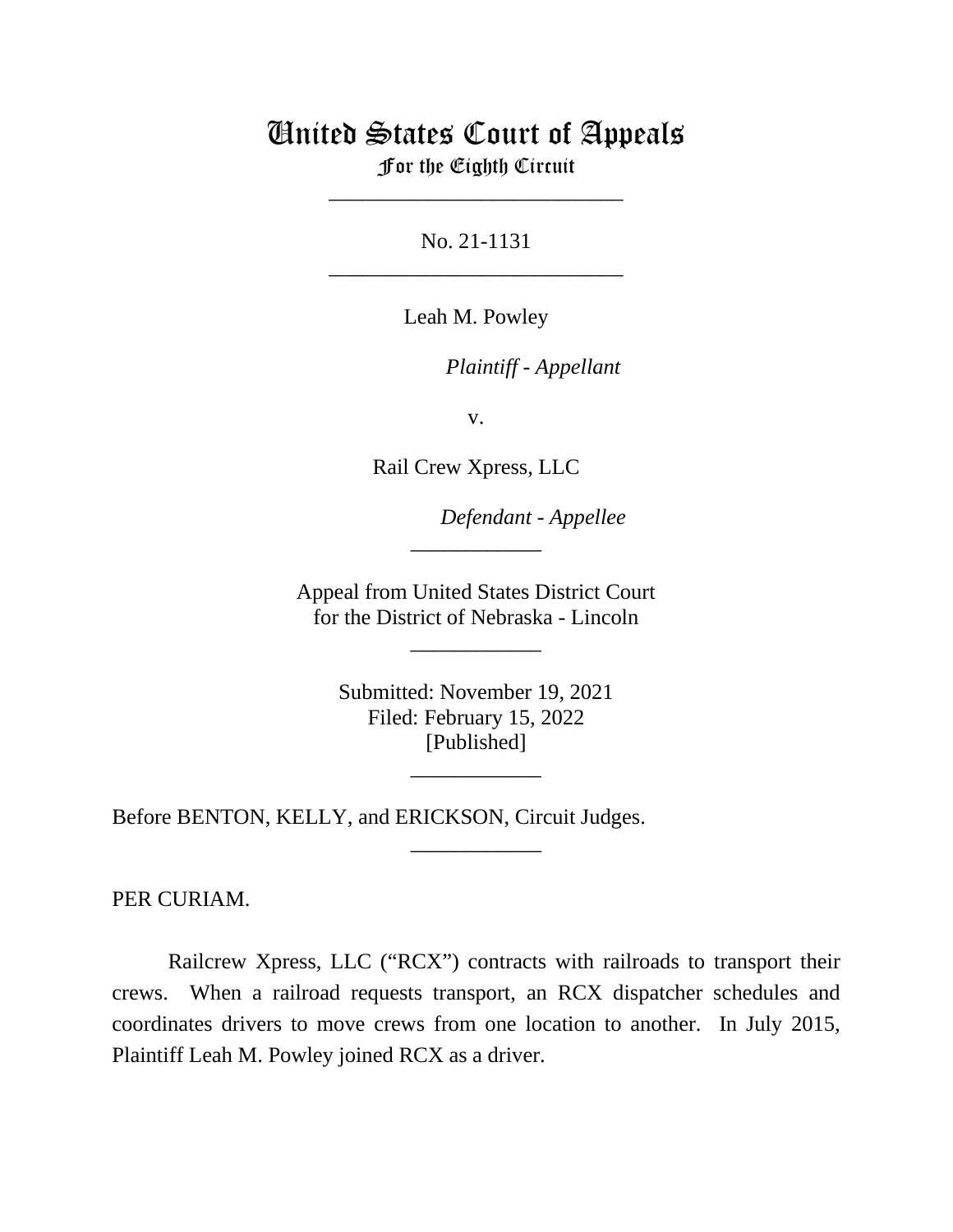In February 2016, Powley provided doctor's notes requesting she be excused from work for three weeks. RCX accommodated the request. In May 2016, Powley provided a doctor's note requesting she be excused "from driving E series Ford vans" to avoid "aggravation of back pain." RCX accommodated her. In October 2017, after taking FMLA leave to care for her husband, Powley provided a doctor's note saying she could return to work two days a week in 10-hour shifts, with at least 11 hours between shifts. RCX accommodated the request. That same month, Powley provided a doctor's note stating she should not drive RCX's Nissan van due to back pain. RCX again accommodated her. In February 2018, Powley provided a doctor's note stating she should "work shifts no longer than 10 hours no more than 5 days / w[ee]k. Shifts between 7pm – 7am." RCX accommodated that request. In March 2018, Powley provided a doctor's note requesting she not drive Suburban SUVs due to back pain. RCX accommodated her again.

In May 2018, RCX promoted Powley to part-time dispatcher. She worked with other dispatchers in an office at a Fremont, Nebraska, railroad yard. In August 2018, she experienced headaches but mentioned them to only two other dispatchers and her doctor, who noted in her medical chart that a change in her work environment was "driving her headaches."

On August 8, 2018, Powley provided a doctor's note stating, "Patient needs day shift work. No shifts > 9 hrs." The note did not mention Powley's headaches. RCX asked Powley for information from her doctor about how long she would need this accommodation. Powley provided a note, dated August 10, requesting it "for the next 7 days." RCX (and Powley's coworkers) rearranged schedules to accommodate her. Later that month, Powley provided a note requesting the accommodation be extended for two months. RCX again accommodated. Powley also requested she return to driving because the noise in the dispatcher office was "interfering with my ability to perform my duties appropriately as a dispatcher." Powley told one supervisor that the noise "gave her a headache."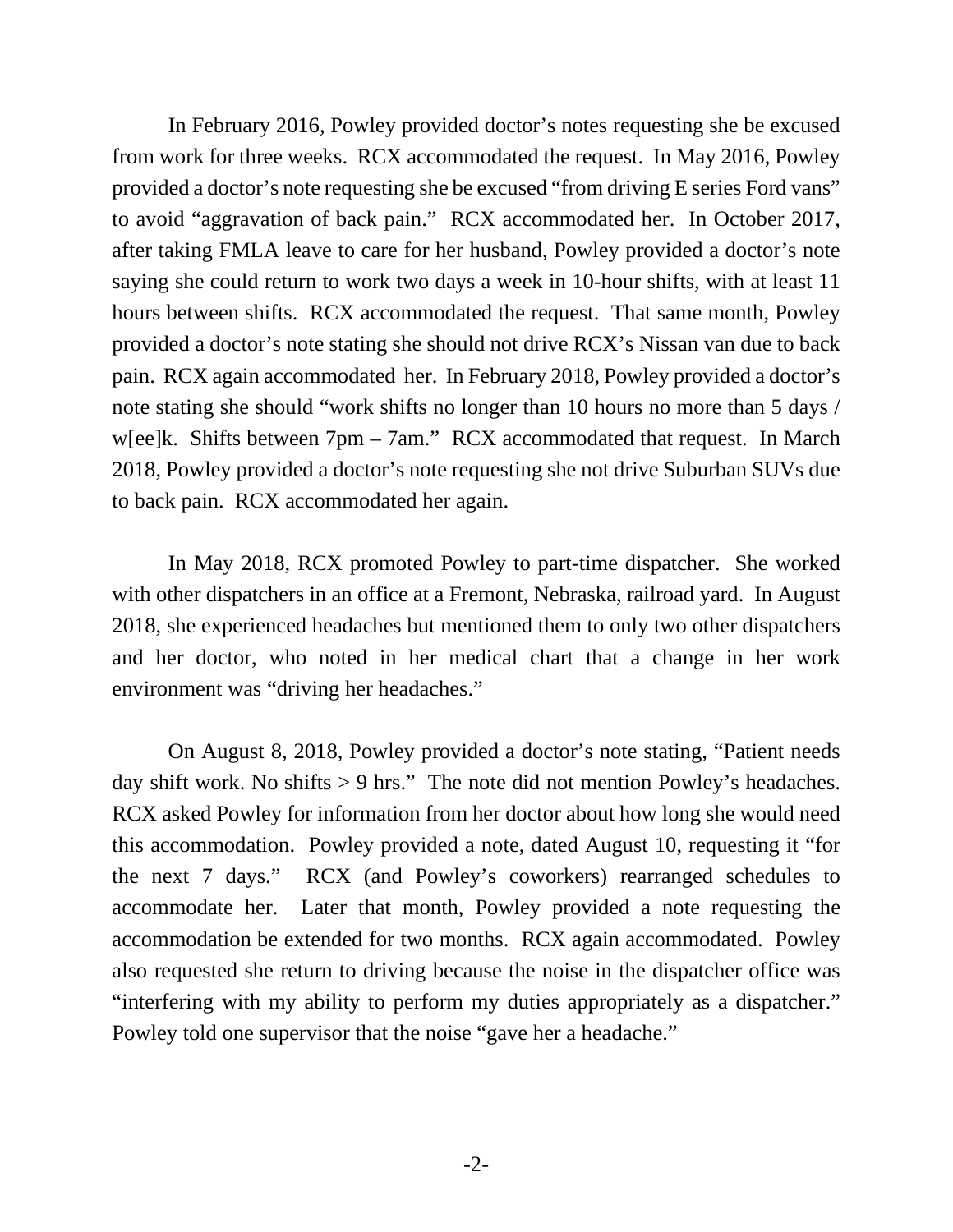On September 18, 2018, Powley submitted a doctor's note saying, "Patient may work 12 ½ hours per day. Must have 11 hrs between shifts."

On September 27, 2018, Powley discovered that a dry-erase board tracking drivers and vehicles had been moved in the dispatcher office so that she had trouble writing on it. Powley asked another dispatcher if they could rearrange the space, and that dispatcher told her to ask a different dispatcher. Powley responded, "I'm done. I have to leave." The next day, she sent RCX an email stating the office noise "interferes with my ability to perform my duties," restating her desire to return to driving, and reiterating her frustration with the dry-erase board placement. The email did not mention headaches or back pain. RCX treated this as a resignation.

Powley sued RCX for failure to accommodate her disabilities, and for unlawful retaliation in response to her request for an accommodation, under the Americans with Disabilities Act of 1990 ("ADA") and the Nebraska Fair Employment Practices Act ("NFEPA"). The district court<sup>[1](#page-2-0)</sup> granted summary judgment to RCX, dismissing Powley's claims. She appeals, challenging only the dismissal of her reasonable accommodation claims. She identifies her request to return to driving as the accommodation sought.

Having jurisdiction under 28 U.S.C. § 1291, this Court affirms. The district court properly granted summary judgment for RCX on the failure-to-accommodate claims because there is no genuine issue of material fact that Powley had not actually sought a reasonable accommodation for her alleged disability.

For an ADA failure-to-accommodate disability-discrimination claim, a plaintiff "must establish both a prima facie case of discrimination based on disability and a failure to accommodate it." *Schaffhauser v. United Parcel Serv., Inc.*, 794 F.3d 899, 905 (8th Cir. 2015). Thus, a plaintiff must prove, among other elements,

<span id="page-2-0"></span><sup>&</sup>lt;sup>1</sup>The Honorable Cheryl R. Zwart, United States Magistrate Judge for the District of Nebraska, to whom the case was referred for final disposition by consent of the parties pursuant to 28 U.S.C. § 636(c).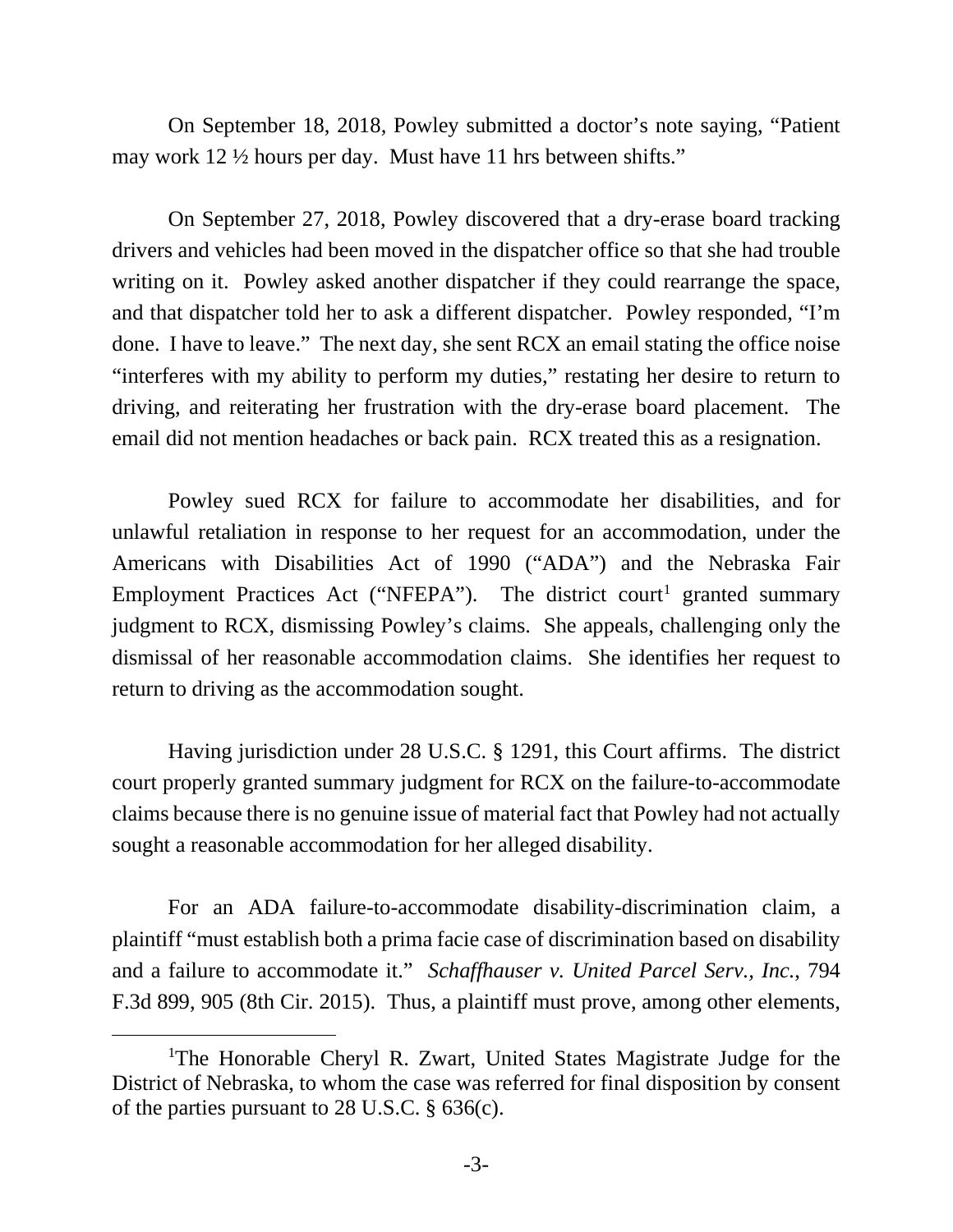that she "requested accommodations or assistance for . . . her disability." *Id.* at 906; *see Fjellestad v. Pizza Hut of Am., Inc.*, 188 F.3d 944, 952 (8th Cir. 1999) (stating same standard). To do so, she need not request an accommodation in writing or use "the magic words 'reasonable accommodation,'" but "must make clear that the employee wants assistance for . . . her disability." *Ballard v. Rubin*, 284 F.3d 957, 962 (8th Cir. 2002) (quotations omitted); *see Kowitz v. Trinity Health*, 839 F.3d 742, 748 (8th Cir. 2016).

Even assuming Powley established a prima facie case, there is no genuine issue of material fact that RCX failed to accommodate her. Powley had sought and received many reasonable accommodations for her back pain—including reduced hours and different vehicles—by submitting doctor's notes to RCX that connected her requests to her condition. Here, however, she never submitted a doctor's note or indicated to RCX that her request to return to a driving position was connected to her back pain. Rather, she complained about noise, light, and office layout. Although Powley noted that the noise sometimes gave her headaches, she did not identify these headaches as migraines, did not inform RCX that headaches or migraines interfered with her work, and did not suggest that her request was based on medical needs—as she had in past accommodation requests. Powley thus did not demonstrate that she requested accommodations or assistance for her alleged disability, as required for a failure-to-accommodate claim. *See Schaffhauser*, 794 F.3d at 905.

Because NFEPA mirrors the ADA, Nebraska state courts look to federal ADA precedent when interpreting NFEPA. *Orr v. Wal-Mart Stores, Inc.*, 297 F.3d 720, 723 (8th Cir. 2002). Where the parties do not urge otherwise, Powley's NFEPA failure-to-accommodate claim fails for the same reason as her ADA failure-toaccommodate claim.

Where there is no conceivable request for an accommodation, there is no failure to accommodate. There is no genuine issue of material fact that Powley had